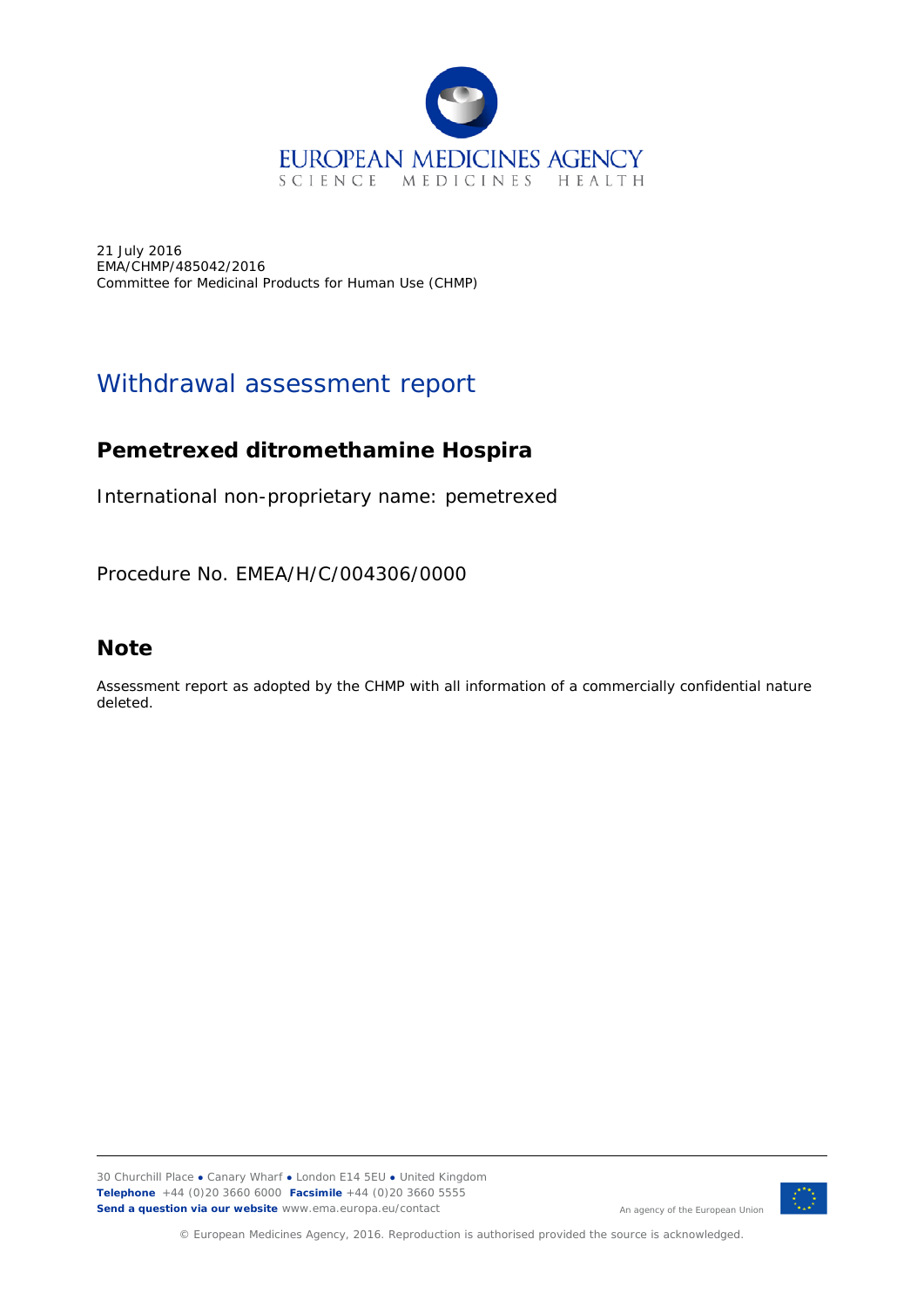# **Table of contents**

| 2.3. The development programme/Compliance with CHMP  Guidance/Scientific Advice  5 |
|------------------------------------------------------------------------------------|
|                                                                                    |
|                                                                                    |
|                                                                                    |
|                                                                                    |
|                                                                                    |
|                                                                                    |
|                                                                                    |
|                                                                                    |
|                                                                                    |
|                                                                                    |
|                                                                                    |
|                                                                                    |
|                                                                                    |
|                                                                                    |
|                                                                                    |
|                                                                                    |
|                                                                                    |
|                                                                                    |
|                                                                                    |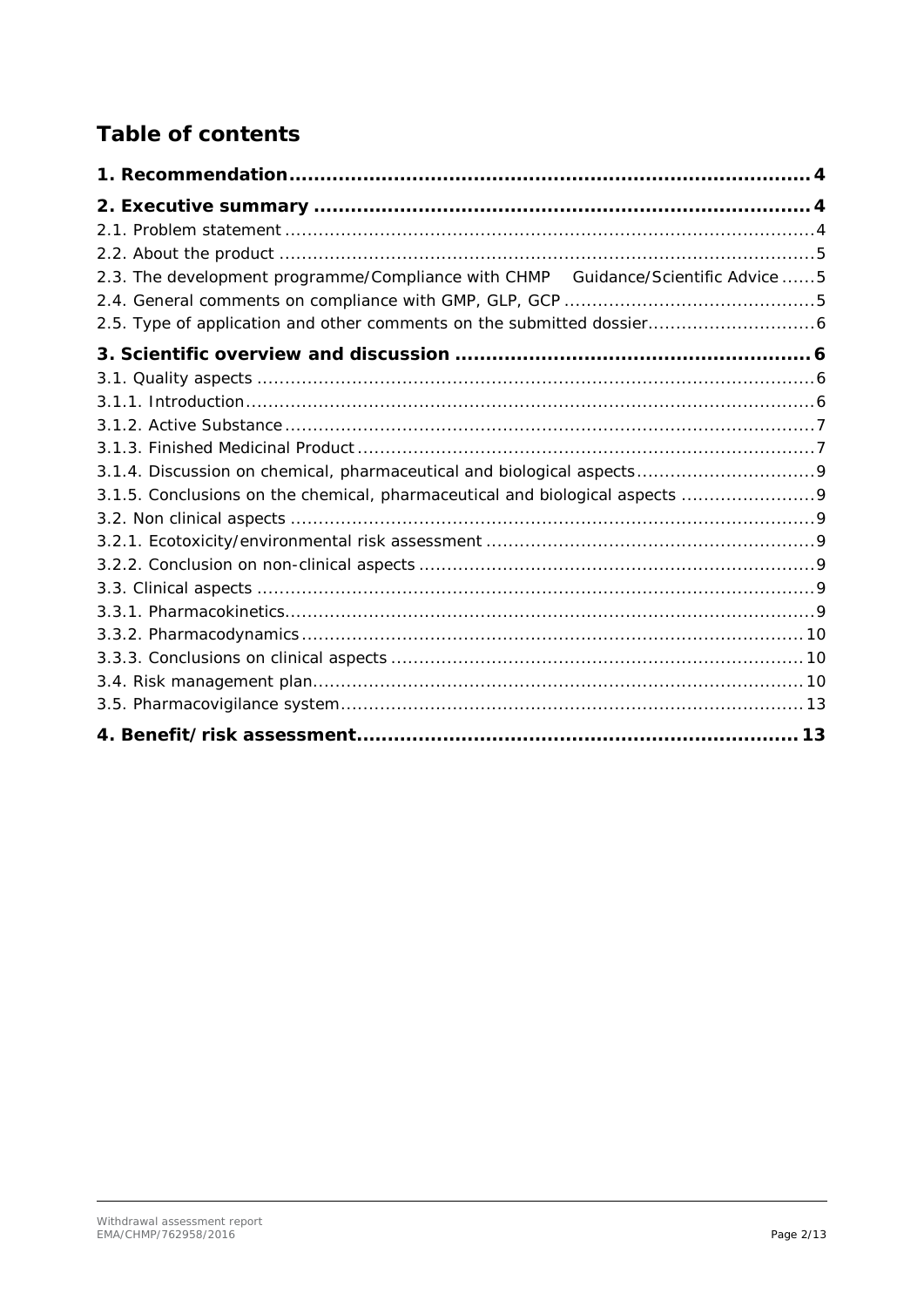# **List of abbreviations**

| API | Active pharmaceutical ingredient |  |
|-----|----------------------------------|--|
|     |                                  |  |

- ASMF Active Substance Master File
- BSA Body Surface Area
- DMF Drug master File
- LoD Limit of Detection
- LoQ Limit of Quantification
- MAA Marketing authorisation application
- NfG Note for Guidance
- Ph. Eur. European pharmacopoeia
- RMP Risk Management Plan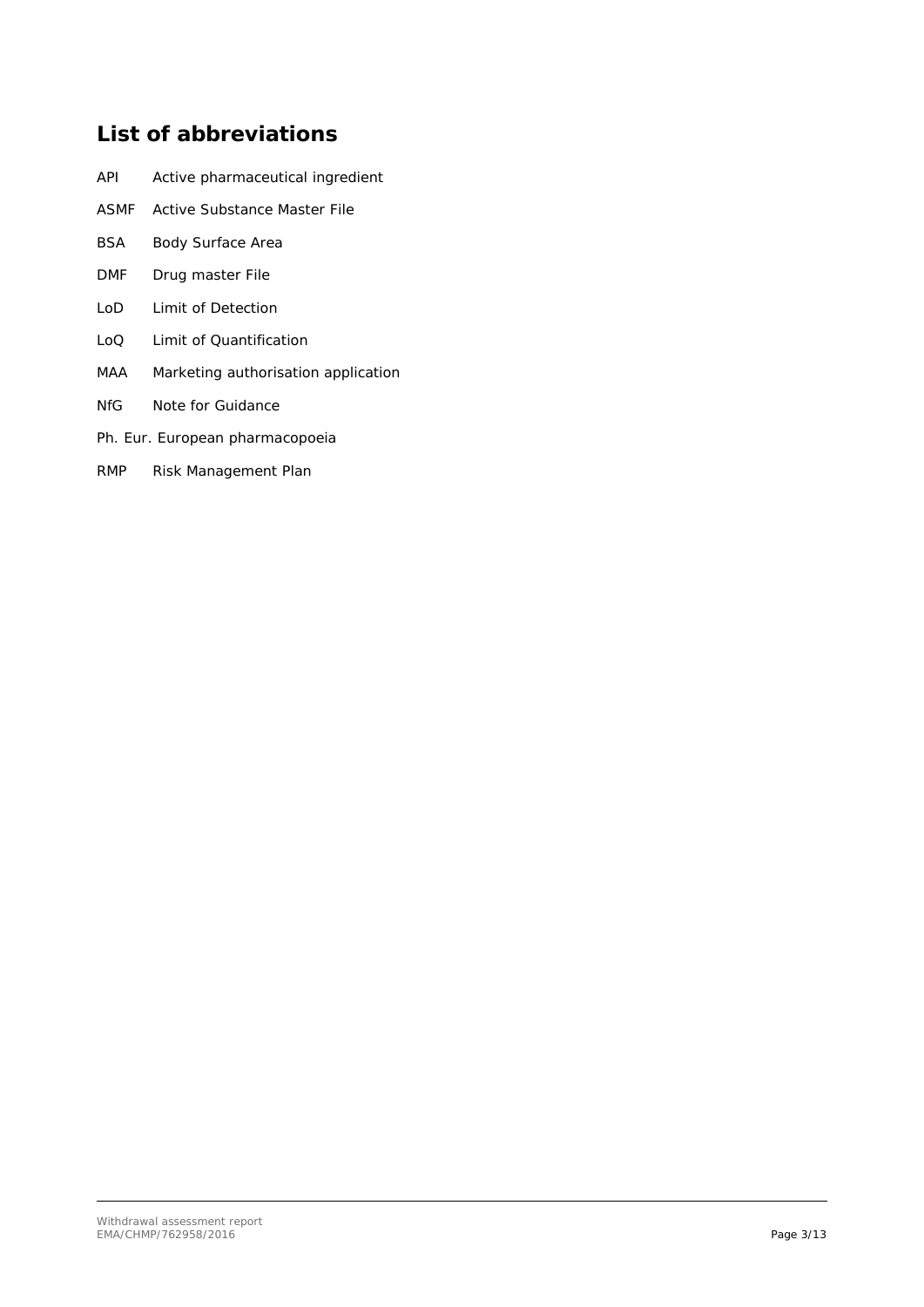# <span id="page-3-0"></span>**1. Recommendation**

Based on the CHMP review of the data on quality, safety, clinical and risk management plan, the CHMP considers that the generic application for Pemetrexed (as Ditromethamine) Hospira in the treatment of

#### Malignant pleural mesothelioma

Pemetrexed (as Ditromethamine) Hospira in combination with cisplatin is indicated for the treatment of chemotherapy naïve patients with unresectable malignant pleural mesothelioma.

#### Non-small cell lung cancer

Pemetrexed (as Ditromethamine) Hospira in combination with cisplatin is indicated for the first-line treatment of patients with locally advanced or metastatic non-small cell lung cancer other than predominantly squamous cell histology.

Pemetrexed (as Ditromethamine) Hospira is indicated as monotherapy for the maintenance treatment of locally advanced or metastatic non-small cell lung cancer other than predominantly squamous cell histology in patients whose disease has not progressed immediately following platinum-based chemotherapy.

Pemetrexed (as Ditromethamine) Hospira is indicated as monotherapy for the second-line treatment of patients with locally advanced or metastatic non-small cell lung cancer other than predominantly squamous cell histology.

could be approvable provided that satisfactory answers are given to the "other concerns".

## *Questions to be posed to additional experts*

## *Inspection issues*

#### **GMP inspection(s)**

The EMA Compliance and Inspection Service has reviewed the manufacturer information contained in the application form (Module 1) and available from the EEA National Competent Authorities and determined that all relevant sites have valid manufacturing authorisations or valid GMP certificates as appropriate. Hence, no GMP inspections are deemed necessary at this stage within the scope of this MAA evaluation procedure.

#### **GCP inspection(s)**

N/A

## <span id="page-3-1"></span>**2. Executive summary**

## <span id="page-3-2"></span>*2.1. Problem statement*

N/A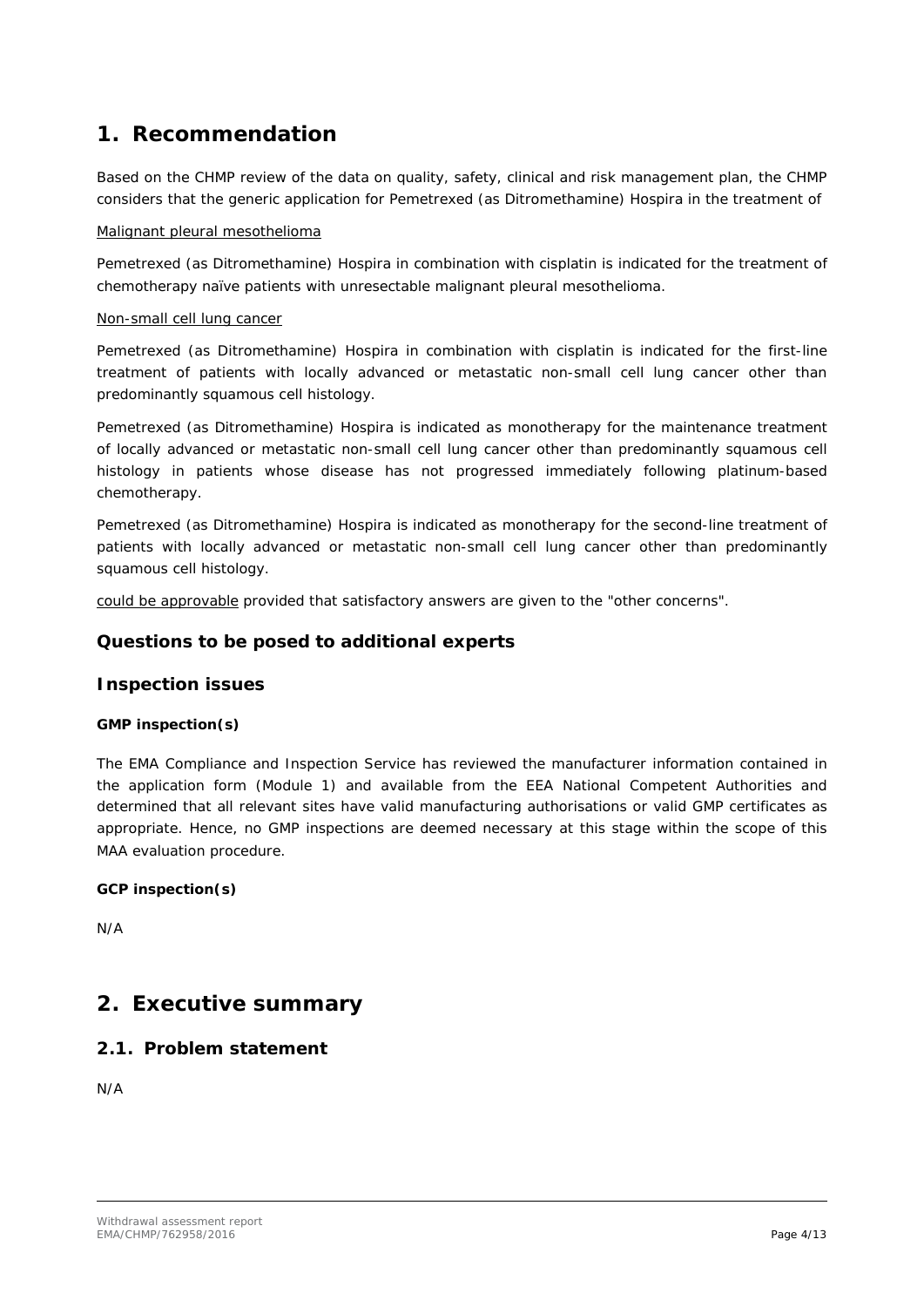## <span id="page-4-0"></span>*2.2. About the product*

This centralised application concerns a generic version of pemetrexed (as ditromethamine) powder for concentrate for solution for infusion. Pemetrexed (as Ditromethamine) Hospira powder for concentrate for solution for infusion 100 mg, 500 mg or 1000 mg per vial (25 mg/ml) has been developed as a pharmaceutical equivalent of ALIMTA (Eli Lilly).After reconstitution, each vial contains 25 mg/ml of pemetrexed.

The applied indication of Pemetrexed (as Ditromethamine) Hospira is

Malignant pleural mesothelioma:

Pemetrexed in combination with cisplatin is indicated for the treatment of chemotherapy naïve patients with unresectable malignant pleural mesothelioma.

Non-small cell lung cancer:

Pemetrexed in combination with cisplatin is indicated for the first-line treatment of patients with locally advanced or metastatic non-small cell lung cancer other than predominantly squamous cell histology.

Pemetrexed is indicated as monotherapy for the maintenance treatment of locally advanced or metastatic non-small cell lung cancer other than predominantly squamous cell histology in patients whose disease has not progressed immediately following platinum-based chemotherapy.

Pemetrexed is indicated as monotherapy for the second-line treatment of patients with locally advanced or metastatic non-small cell lung cancer other than predominantly squamous cell histology (see section 5.1).

As monotherapy or in combination with cisplatin the recommended dose of pemetrexed is 500 mg/m<sup>2</sup> BSA administered as an intravenous infusion over 10 minutes on the first day of each 21-day cycle.

The recommended dose of cisplatin is 75 mg/m<sup>2</sup> BSA infused over 2 hours approximately 30 minutes after completion of the pemetrexed infusion on the first day of each 21-day cycle.

Main safety concerns are haematological, gastrointestinal toxicities and skin reactions.

To reduce the incidence and severity of skin reactions, a corticosteroid should be given the day prior to, on the day of, and the day after pemetrexed administration. To reduce haematological toxicity, patients treated with pemetrexed must also receive folic acid and vitamin B12 supplementation.

Patients should receive adequate anti-emetic treatment and appropriate hydration prior to and/or after receiving treatment.

## <span id="page-4-1"></span>*2.3. The development programme/Compliance with CHMP Guidance/Scientific Advice*

In May 2015 the Applicant Hospira UK Limited requested scientific advice for their product Pemetrexed (as Ditromethamine) Hospira pursuant to Article 57(1)(n) of Regulation (EC) 726/2004 of the European Parliament and of the Council (procedure No: EMEA/H/SA/3144/1/2015/III).

## <span id="page-4-2"></span>*2.4. General comments on compliance with GMP, GLP, GCP*

No issues have been identified that specifically demand for an inspection.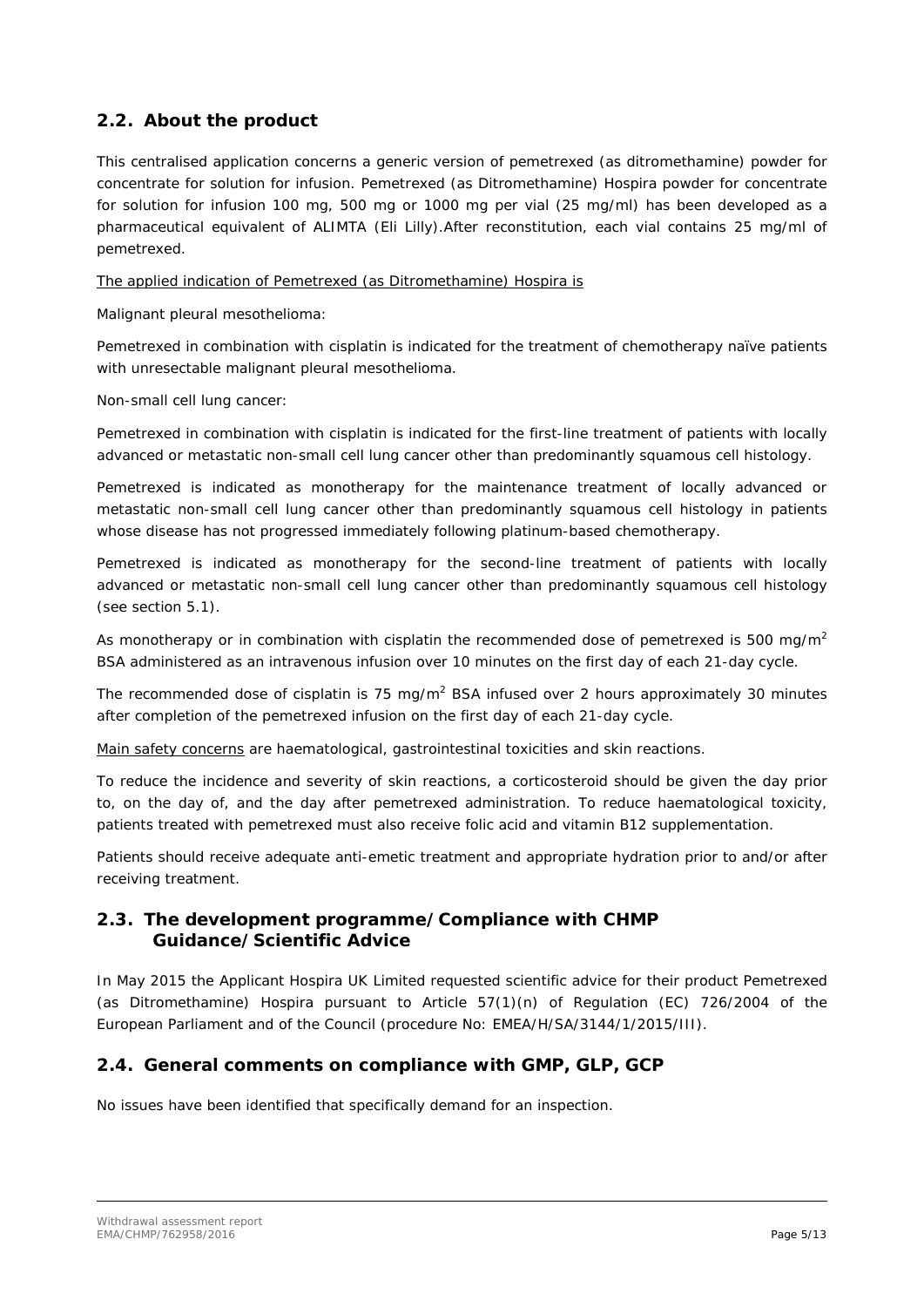## <span id="page-5-0"></span>*2.5. Type of application and other comments on the submitted dossier*

#### Legal basis

This application has been submitted in accordance with Regulation 726/2004, a generic of a centrally authorised product. An application has been submitted in accordance with the Article 10(1) a generic application in directive 2001/83/EC.

## <span id="page-5-1"></span>**3. Scientific overview and discussion**

Pemetrexed was first authorised in EU on 2004 via centralised procedure – innovator product Alimta.

Pemetrexed is an antifolate antimetabolite which inhibits multiple enzymes involved in folate metabolism, and pyrimidine and purine synthesis. Inhibition of these enzymes results in impeded synthesis of nucleotides and in turn leads to inhibition of deoxyribonucleic acid (DNA) and ribonucleic acid (RNA) synthesis.

Pemetrexed has multiple intracellular loci within the folate pathway. By competing with reduced folate for binding sites, pemetrexed disrupts the activity of multiple folate-requiring enzymes including thymidylate synthase (TS), dihydrofolatereductase (DHFR) and glycinamide ribonucleotide formyltransferase (GARFT) and aminoimidazole carboxamide formyltransferase (AICARFT).

Pemetrexed has a pyrrole ring that replaces the pyrazine ring in the pterine portion of folic acid and a methylene group that replaces the benzylic nitrogen in the bridge portion of folic acid.

Pemetrexed is indicated for malignant pleural mesothelioma (in combination with cisplatin) and for non-small cell lung cancer (in combination with cisplatin or as monotherapy).

Main safety concerns are haematological, gastrointestinal toxicities and skin reactions.

To reduce the incidence and severity of skin reactions, a corticosteroid should be given the day prior to, on the day of, and the day after pemetrexed administration. To reduce haematological toxicity, patients treated with pemetrexed must also receive folic acid and vitamin B12 supplementation.

Patients should receive adequate anti-emetic treatment and appropriate hydration prior to and/or after receiving treatment.

#### <span id="page-5-2"></span>*3.1. Quality aspects*

#### <span id="page-5-3"></span>**3.1.1. Introduction**

The active substance pemetrexed is a member of the antifolate antimetabolite therapeutic class. Pemetrexed is chemically similar to folic acid and the antitumour activity is likely derived from inhibition of several key folate-requiring enzymes, leading to depletion of fully reduced folate, and ultimately resulting in disruption of nucleotide synthesis for both pyrimidines and purines.

The active substance is Pemetrexed ditromethamine. It is not described in the European Pharmacopoeia, pharmacopoeias of the member states or USP. However Pemetrexed disodium heptahydrate has a valid Ph. Eur. monograph since April 2013.

The documentation is presented as an Active Substance Master File. Additional data have also been presented from the drug product manufacturer.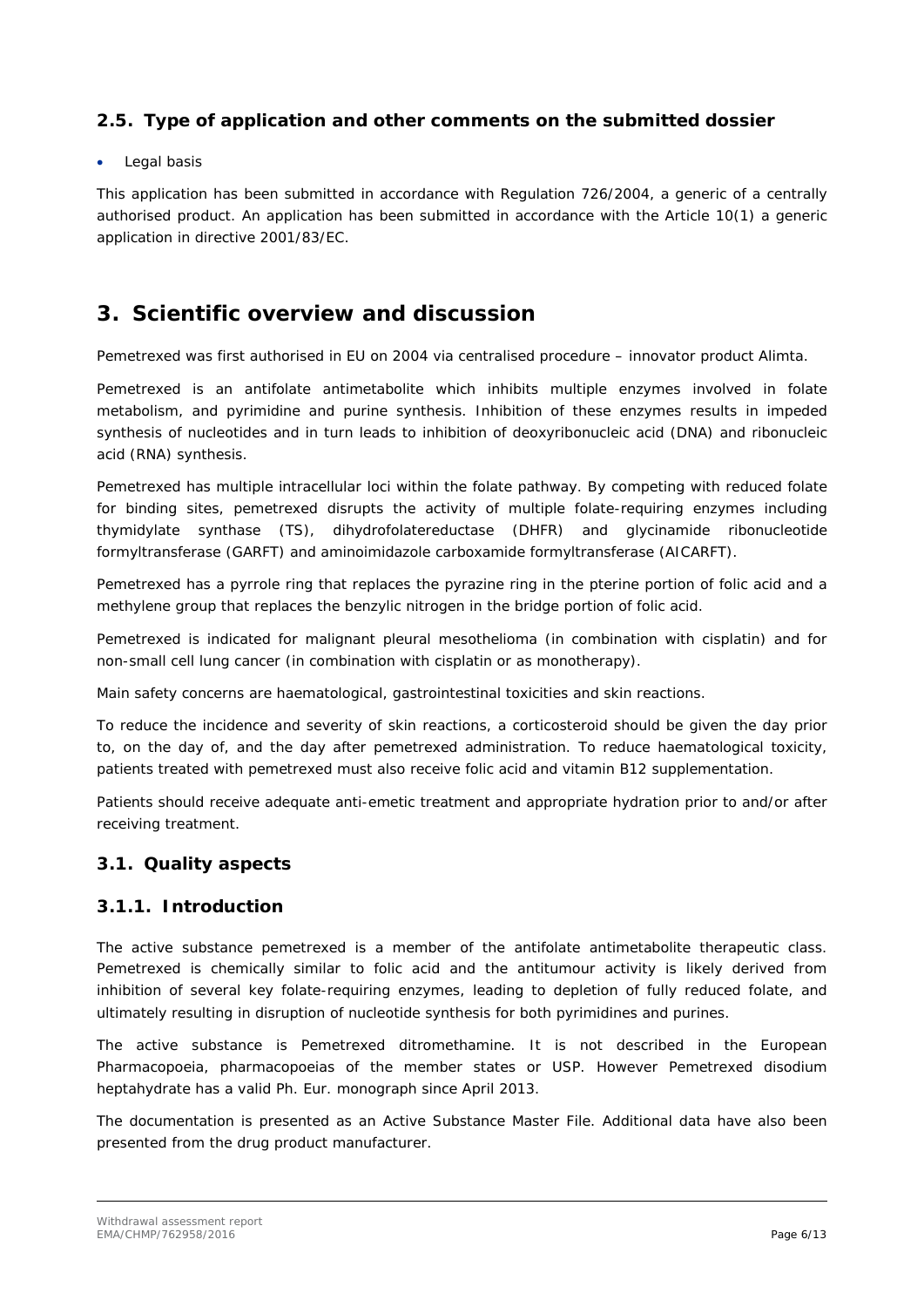## <span id="page-6-0"></span>**3.1.2. Active Substance**

### **General Information**

General properties of the substance have been properly described. Pemetrexed has pH dependent solubility in water.

#### **Manufacture, characterisation and process controls**

The active substance Pemetrexed ditromethamine is manufactured by one manufacturer. The API is sufficiently characterised, it is defined as Pemetrexed ditromethamine dihydrate form. The possible impurity profile of drug substance has been discussed in detail.

#### **Specification**

The active substance specification is in line with the General Monograph "Substances for pharmaceutical use" 04/2013:2034 and ICH Q3A and Q6A guidelines. In general the quality control as applied by the finished product manufacturing site is considered adequate, still the applicant has to justify the wider limits for water content or the quality requirements should be tightened accordingly. The limit for potential catalyst content should also be included in the specifications, the corrected specifications are requested.

The methods used are described in detail. The validation data provided are in accordance with the requirements of the relevant ICH guidelines. Sufficient information for the reference standards has been provided.

## **Stability**

Pemetrexed ditromethamine is stored in tightly closed containers, protected from light. The container closure system consists of polyethylene bags (primary) and HDPE drums (secondary). The stability program is carried out according to ICH guidelines on stability testing. Results of three production batches were presented over a period up to 18 months at long-term conditions and six months at accelerated conditions. All data are within specifications and no significant changes are observed. The proposed storage condition need to be confirmed otherwise the data as submitted in the ASMF are not considered sufficient and no re-test period should be applied.

#### **Comparability exercise for Active Substance**

Not applicable

### <span id="page-6-1"></span>**3.1.3. Finished Medicinal Product**

#### **Description of the product and Pharmaceutical Development**

Pemetrexed (as Ditromethamine) Hospira 100 mg, 500 mg and 1000 mg powder for concentrate for solution for infusion is a sterile lyophilized plug, which is intended to be reconstituted and then diluted with a suitable intravenous solution prior to administration. The packaging components are Type 1 10/50/100 mL clear glass vial, 20 mm bromobutyl rubber closure and 20 mm aluminium seal with flipoff top.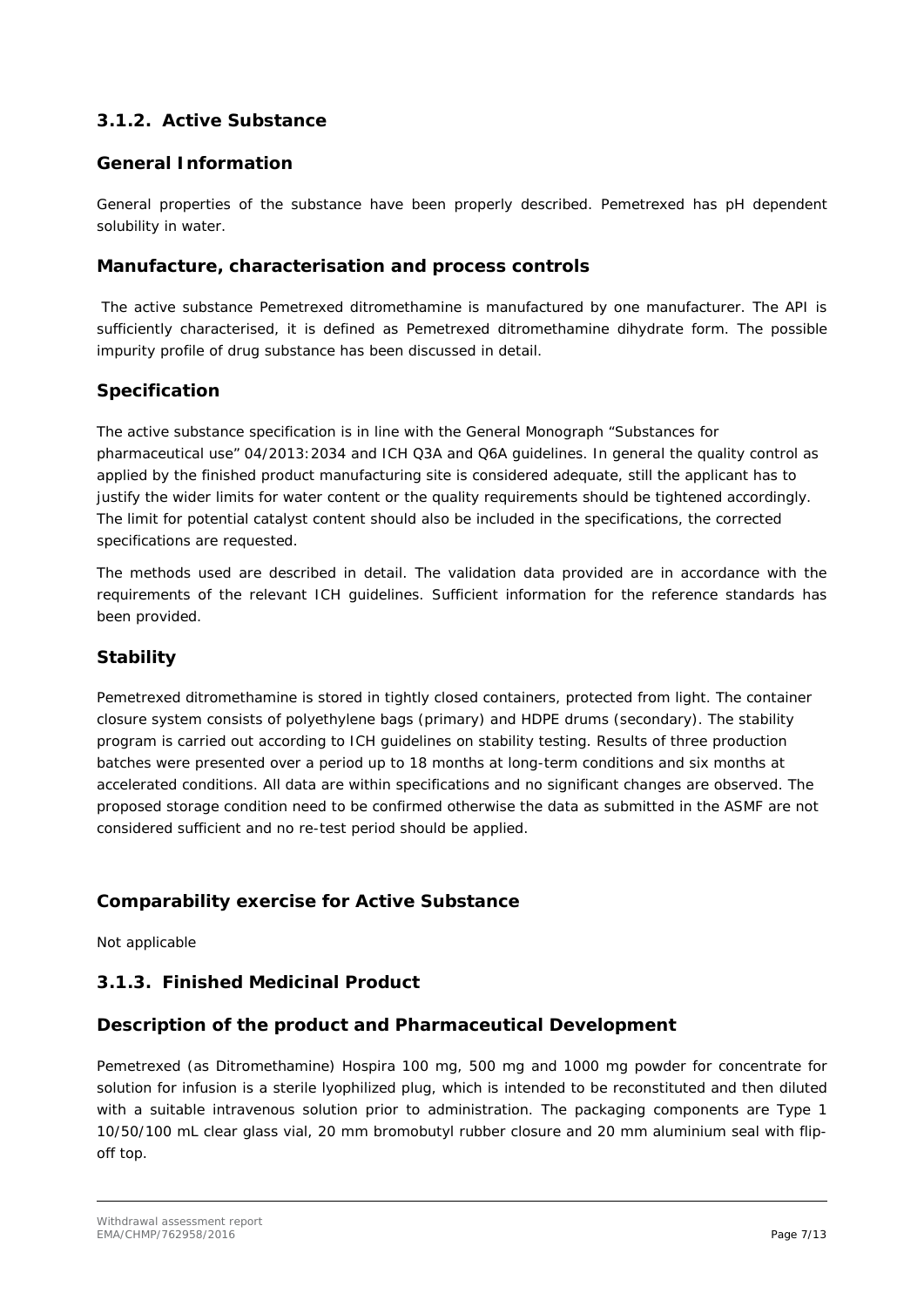A different salt form of the active substance (pemetrexed ditromethamine) has been selected for the Hospira product compared to the reference product Alimta marketed by Eli Lilly (pemetrexed disodium). The excipients are comparable with the reference product however no pH adjusting agents have been used within the composition. All proposed presentations (100/500/1000 mg/vial) are qualitatively and quantitatively proportional. The route of administration, dosage form, and concentration (25 mg/ml) of Pemetrexed for Injection after reconstitution is the same as that of the reference product. Subsequently, Hospira has also developed an additional 1 g/vial presentation to facilitate administration of Pemetrexed for Injection in patients exceeding a body surface area (BSA) of 1  $m<sup>2</sup>$ . All ingredients were formulated to match the reference product for each specific attribute. No alternative formulations were investigated.

### **Manufacture of the product and process controls**

The manufacturing process involves solution preparation/compounding, pre-filtration, final filtration, filling and lyophilisation. All manufacturing processes are routinely used in parenteral drug product manufacturing. The drug product is manufactured by aseptic processes. Terminal sterilisation was not appropriate for the formulation as it affected the quality of the drug product thus sterilisation by filtration (through bacterial retentive filter) followed by aseptic processing was developed as suitable method of sterilisation for the product. Process validation for the registration batches of Pemetrexed ditromethamine 100 mg/vial, 500 mg/vial and 1g/vial are considered acceptable. The applicant commits to conduct prospective process validation of the first three (consecutive) production-scale batches accordingly. However, aseptic filling is considered a non-standard process and per Annex II to Note for Guidance on Process Validation (CPMP/QWP/2054/03), results of the drug product manufacturing process´ validation in industrial batches should be submitted within initial application. Hence the maximum proposed batch sizes are not accepted until the validation data presented accordingly.

## **Product specification**

Specifications conform to compendial general chapters where relevant and ICH requirements. Set acceptance criteria are considered generally adequate however according to the obtained results shelflife limit for assay should be tightened. The applicant should also tighten the release and shelf-life limits for "total impurities".

## **Stability of the product**

The applicant proposes a shelf-life of 18 months when stored below 25°C. The 6 months stability study results are available at the moment. Test results for all strengths at long term, intermediate and accelerated conditions were in accordance with the applied acceptance criteria. The extrapolated shelflife may be up to twice beyond the period covered by real time data (CPMP/QWP/122/02, rev 1 corr). Hence the shelf-life can be extended to 12 months based on the presented data. Onward extension is possible when further stability data are available. As the stability study results remain within specifications also at accelerated conditions, the restrictions are not appropriate and should be amended to "This medicinal product does not require any special storage conditions". According to the reconstitution study the drug product is stable for up to 24 hours after reconstitution when stored at  $5^{\circ}$ C  $\pm$  3°C, protected from light. The comparative infusion stability study compared the stability of the drug product with the reference product under the same conditions (24 hours at  $5\pm3^{\circ}$ C in the absence of light, both in PVC and polyolefin bags). To support the applicant`s proposal for the shelf-life, further stability results and updated comparative infusion stability study should be presented as according to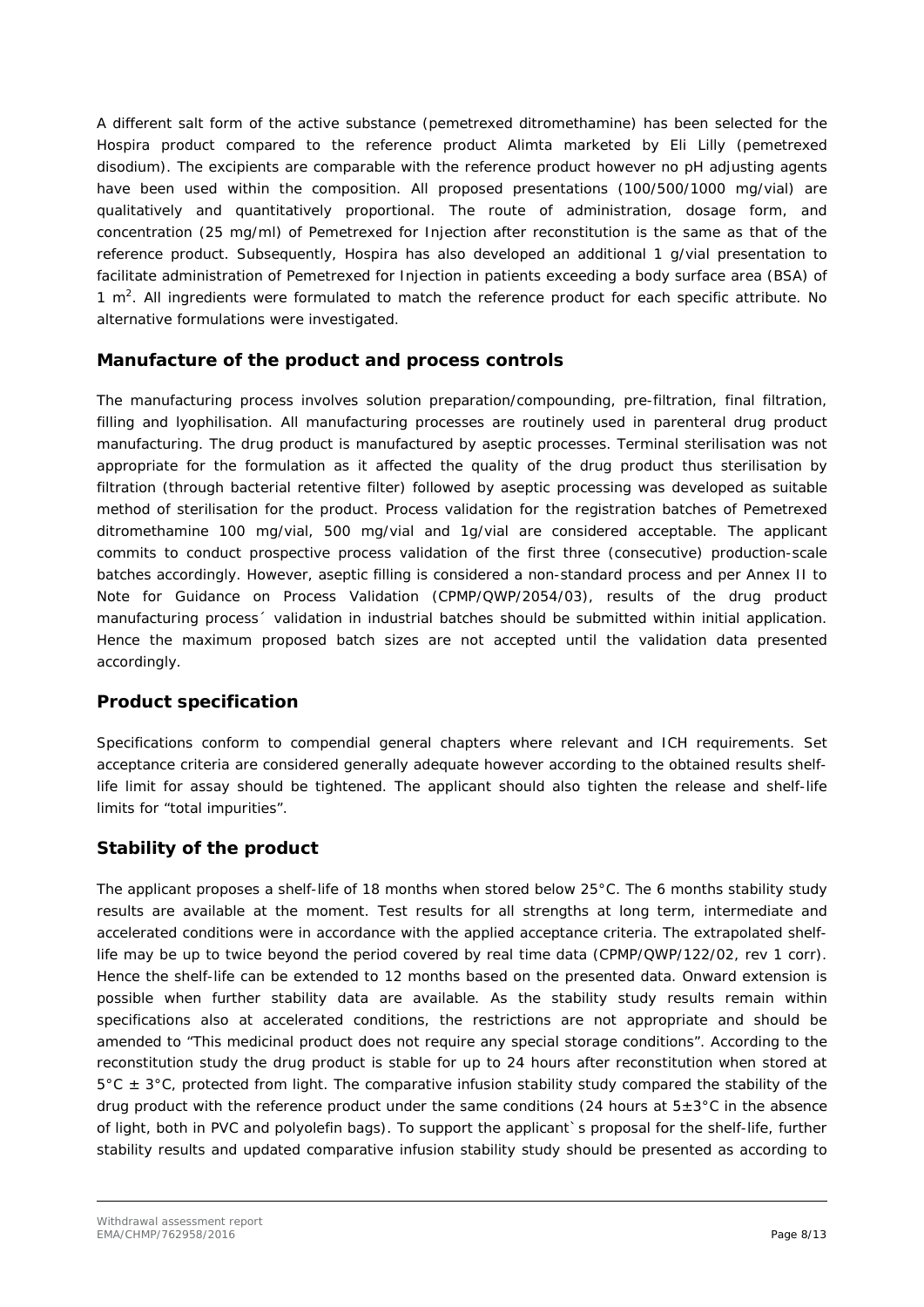the Note for Guidance on In-use Stability Testing of Human medicinal Products (CPMP/QWP/2934/99) and one of the batches should be chosen towards the end of its shelf life.

## **Comparability exercise for Finished Medicinal Drug Product**

N/A

### **Adventitious agents**

N/A

### <span id="page-8-0"></span>**3.1.4. Discussion on chemical, pharmaceutical and biological aspects**

Several questions have been raised with respect to the quality the drug product. The detailed information is given in the quality part of the assessment report.

#### <span id="page-8-1"></span>**3.1.5. Conclusions on the chemical, pharmaceutical and biological aspects**

It can be concluded that before Pemetrexed ditromethamine 100 mg, 500 mg and 1000 mg powder for concentrate for solution for infusion could be recommended for approval, satisfactory responses to the other concerns should be provided.

#### <span id="page-8-2"></span>*3.2. Non clinical aspects*

No new data were presented. This is acceptable.

#### <span id="page-8-3"></span>**3.2.1. Ecotoxicity/environmental risk assessment**

No Environmental Risk Assessment was submitted. This was justified by the applicant as the introduction of Pemetrexed (as Ditromethamine) Hospira manufactured by Hospira is considered unlikely to result in any significant increase in the combined sales volumes for all pemetrexed containing products and the exposure of the environment to the active substance. Thus, the ERA is expected to be similar and not increased.

#### <span id="page-8-4"></span>**3.2.2. Conclusion on non-clinical aspects**

There are no objections to approval of Pemetrexed (as Ditromethamine) Hospira from a non-clinical point of view.

#### <span id="page-8-5"></span>*3.3. Clinical aspects*

#### <span id="page-8-6"></span>**3.3.1. Pharmacokinetics**

The product is to be administered as an intravenous infusion containing pemetrexed ditromethamine instead of pemetrexed sodium. Pemetrexed (as ditromethamine) for Injection (100mg/vial; 500mg/vial; 1000mg/vial) contains the same active substance as the reference product Pemetrexed sodium (ALIMTA). Pemetrexed (as ditromethamine) for Injection is conjugated to a tromethamine salt instead of sodium salt. The Applicant demonstrated that in a watery environment, both Pemetrexed (as ditromethamine) for Injection and ALIMTA contain the same amount of pemetrexed as free base. For this type of product, no bioequivalence studies are required according to the Guideline on the investigation of Bioequivalence.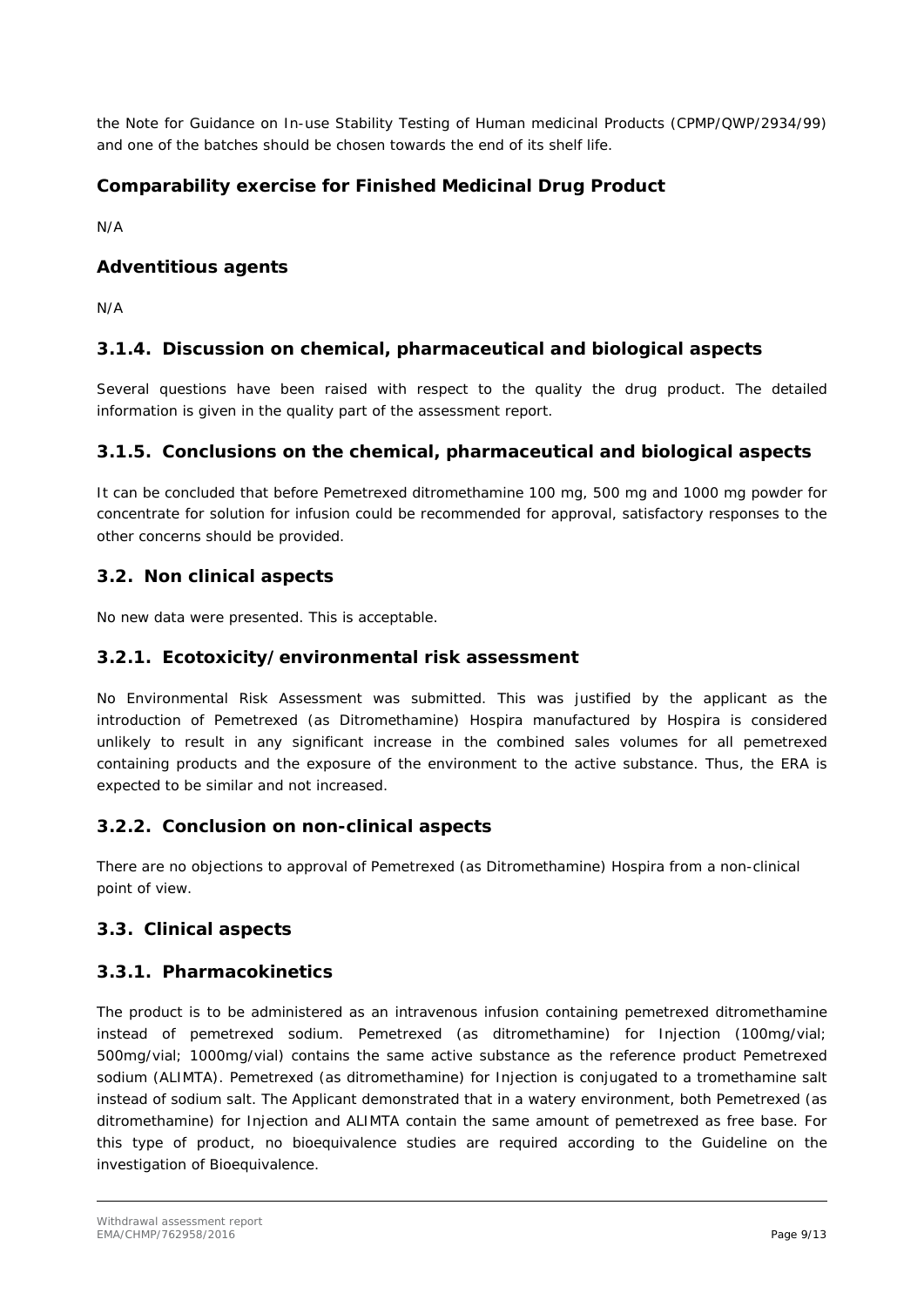## <span id="page-9-0"></span>**3.3.2. Pharmacodynamics**

No post-marketing data are available. The medicinal product has not been marketed in any country.

### <span id="page-9-1"></span>**3.3.3. Conclusions on clinical aspects**

There are no objections to approval of Pemetrexed (as Ditromethamine) Hospira from a clinical point of view.

## <span id="page-9-2"></span>*3.4. Risk management plan*

#### *Safety concerns*

Table 1: Summary of the Safety Concerns (table from the applicant)

| Summary of safety concerns |                                                                                                                                                                                                                                                                                                                                                        |  |  |  |
|----------------------------|--------------------------------------------------------------------------------------------------------------------------------------------------------------------------------------------------------------------------------------------------------------------------------------------------------------------------------------------------------|--|--|--|
| Important identified risks | <b>Renal Disorders</b><br>Non-compliance with folic acid and vitamin B12 regimens,<br>manifested mainly as haematological and gastrointestinal toxicities.<br>Radiation pneumonitis<br>Radiation recall<br>Gastrointestinal disorders<br>Interstitial pneumonitis<br>Sepsis<br>Bullous skin reactions including SJS and TEN<br>Bone marrow suppression |  |  |  |
| Important potential risks  | None                                                                                                                                                                                                                                                                                                                                                   |  |  |  |
| Missing information        | None                                                                                                                                                                                                                                                                                                                                                   |  |  |  |

Having considered the data in the safety specification, the Rapporteur agrees that the safety concerns listed by the Applicant are appropriate.

#### *Pharmacovigilance plan*

The PRAC Rapporteur, having considered the data submitted, is of the opinion that routine pharmacovigilance is sufficient to identify and characterise the risks of the product.

The 1000 mg strength does not exist for the reference product. Therefore, PRAC and CHMP estimate that, even if not listed as a specific risk in the RMP of Pemetrexed Hospira, the risk of medication error should be under specific surveillance by the MAH. Should a significant increase in the frequency of reported medication errors be detected, the MAH should report this as a signal.

The PRAC also considered that routine PhV is sufficient to monitor the effectiveness of the risk minimisation measures.

#### *Risk minimisation measures*

Table 2: Proposal from applicant for risk minimisation measures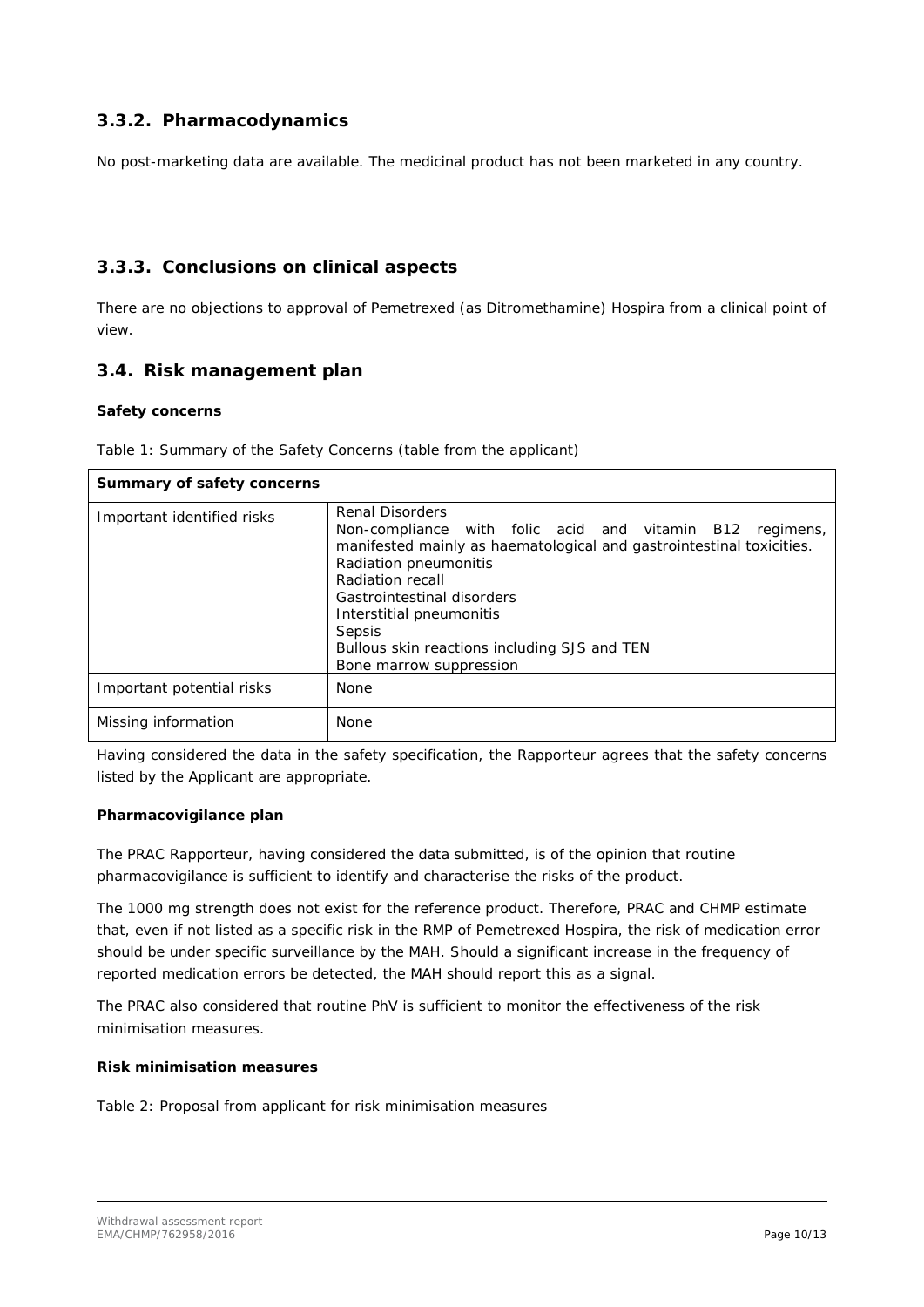| Safety concern                                                                                                                                                     | Routine risk minimisation measures                                                                                                                                                                                                                                                                                                                                                                                                                                                                                                                                                                                                                                                                                                                                                                                                                                                                                                                                                                                                                                | <b>Additional risk</b><br>minimisation<br>measures |
|--------------------------------------------------------------------------------------------------------------------------------------------------------------------|-------------------------------------------------------------------------------------------------------------------------------------------------------------------------------------------------------------------------------------------------------------------------------------------------------------------------------------------------------------------------------------------------------------------------------------------------------------------------------------------------------------------------------------------------------------------------------------------------------------------------------------------------------------------------------------------------------------------------------------------------------------------------------------------------------------------------------------------------------------------------------------------------------------------------------------------------------------------------------------------------------------------------------------------------------------------|----------------------------------------------------|
| <b>Important identified risks</b>                                                                                                                                  |                                                                                                                                                                                                                                                                                                                                                                                                                                                                                                                                                                                                                                                                                                                                                                                                                                                                                                                                                                                                                                                                   |                                                    |
| <b>Renal Disorders</b>                                                                                                                                             | Proposed text in SmPC - Special warnings and<br>precautions in section 4.4. "Patients receiving<br>Pemetrexed should be monitored before each dose<br>with a blood chemistry tests to evaluate renal and<br>hepatic function". "Serious renal events, including<br>acute renal failure, have been reported with<br>Pemetrexed alone or in association with other<br>chemotherapeutic agents. Many of the patients in<br>whom these occurred had underlying risk factors<br>for the development of renal events, including<br>dehydration<br>or pre-existing hypertension<br><b>or</b><br>diabetes".<br>Renal Disorders is listed as an ADR in section 4.8<br>of the SmPC.<br>Proposed text in PIL - Possible side effects in<br>section 4. Uncommon side effect includes acute<br>renal failure.                                                                                                                                                                                                                                                                  | None Proposed                                      |
| Non-compliance with folic<br><b>B12</b><br>acid<br>and<br>vitamin<br>manifested<br>regimens,<br>mainly as haematological<br>gastrointestinal<br>and<br>toxicities. | Proposed text in SmPC - Posology and method<br>of administration in section 4.2.<br>"To<br>reduce<br>toxicity, patients<br>treated<br>with<br>Pemetrexed<br>must<br>also<br>receive<br>vitamin<br>supplementation. Patients must take oral folic acid<br>or a multivitamin containing folic acid (350 to 1,000<br>micrograms) on a daily basis. At least five doses of<br>folic acid must be taken during the seven days<br>preceding the first dose of Pemetrexed, and dosing<br>must continue during the full course of therapy and<br>for 21 days after the last dose of Pemetrexed.<br>Patients must also receive an intramuscular<br>injection of vitamin B12 (1,000 micrograms) in the<br>week preceding the first dose of Pemetrexed and<br>once every three cycles thereafter. Subsequent<br>vitamin B12 injections may be given on the same<br>day as Pemetrexed".<br>Proposed text in PIL - How to use Pemetrexed<br>in section 3 "Vitamin B12 and folic acid are given<br>to you to reduce the possible toxic effects of the<br>anticancer treatment". | None Proposed                                      |
| Radiation pneumonitis                                                                                                                                              | Proposed text in SmPC - Special warnings and<br>precautions in section 4.4. "Particular attention<br>should be paid to these patients, and caution<br>exercised with use of other radiosensitising agents".<br>Radiation pneumonitis is listed as an ADR in<br>section 4.8 of the SmPC.<br>Proposed text in PIL - Possible side effects in<br>section 4.<br>"Radiation pneumonitis (scarring of the air sacs of<br>the lung associated with radiation therapy) may<br>occur in patients who are also treated with radiation<br>either before, during or after their Pemetrexed<br>therapy".                                                                                                                                                                                                                                                                                                                                                                                                                                                                       | None Proposed                                      |
| Radiation recall                                                                                                                                                   | Proposed text in SmPC - Special warnings and<br>precautions in section 4.4. "Particular attention<br>should be paid to these patients, and caution                                                                                                                                                                                                                                                                                                                                                                                                                                                                                                                                                                                                                                                                                                                                                                                                                                                                                                                | None Proposed                                      |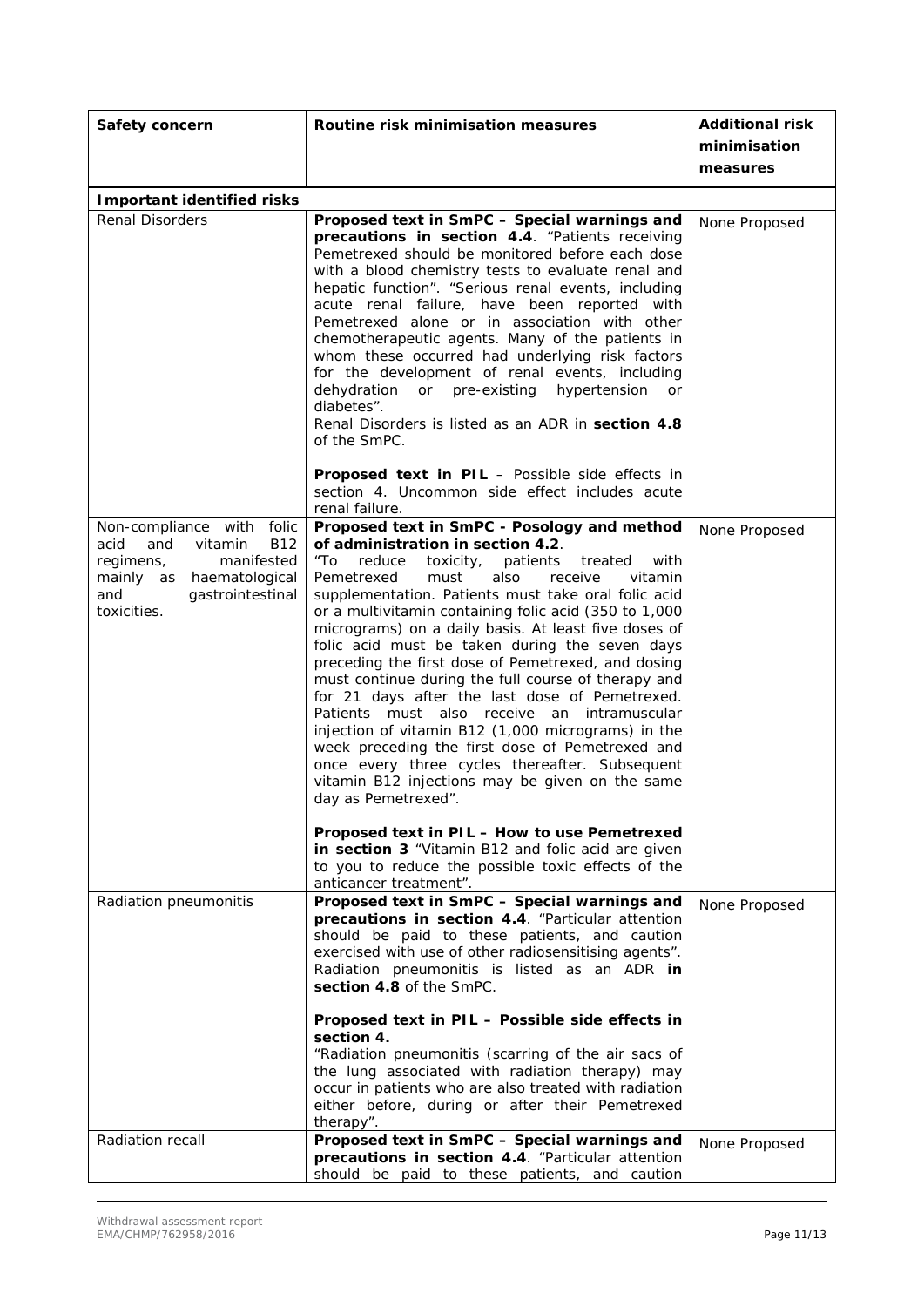|                                     | exercised with use of other radiosensitising agents". |               |
|-------------------------------------|-------------------------------------------------------|---------------|
|                                     | Radiation recall is listed as an ADR in section 4.8   |               |
|                                     | of the SmPC.                                          |               |
|                                     |                                                       |               |
|                                     | Proposed text in PIL - Possible side effects in       |               |
|                                     | section 4. "Radiation recall (a skin rash like severe |               |
|                                     | sunburn) which can occur on skin that has             |               |
|                                     | previously been exposed to radiotherapy, from days    |               |
|                                     | to years after the radiation".                        |               |
| Gastrointestinal disorders          | Proposed text in SmPC - Special warnings and          | None Proposed |
|                                     | precautions in<br>section 4.4.<br>"Due to the         |               |
|                                     | gastrointestinal toxicity of Pemetrexed given in      |               |
|                                     | combination with cisplatin, severe dehydration has    |               |
|                                     | been observed. Therefore, patients should receive     |               |
|                                     | adequate anti-emetic treatment and appropriate        |               |
|                                     | hydration prior to and/or after receiving treatment"  |               |
|                                     | "If concomitant administration of NSAIDs is           |               |
|                                     | necessary, patients should be monitored closely for   |               |
|                                     | toxicity,<br>myelosuppression<br>especially<br>and    |               |
|                                     | gastrointestinal toxicity" Gastrointestinal disorders |               |
|                                     | is listed as an ADR in section 4.8 of the SmPC.       |               |
| Interstitial pneumonitis            | Proposed text in SmPC - Undesirable effects           |               |
|                                     | in section 4.8. "In clinical trials, cases of         | None Proposed |
|                                     | interstitial<br>pneumonitis<br>with<br>respiratory    |               |
|                                     | insufficiency, sometimes fatal, have been reported    |               |
|                                     | uncommonly in patients treated with Pemetrexed"       |               |
|                                     | Proposed text in PIL - Possible side effects in       |               |
|                                     | section 4.                                            |               |
|                                     | Uncommon side effect - "Interstitial pneumonitis      |               |
|                                     | (scarring of the air sacs of the lung)".              |               |
| Sepsis                              | Proposed text in SmPC - Undesirable effects           |               |
|                                     | in section 4.8. "Sepsis, sometimes fatal, has been    | None Proposed |
|                                     | commonly reported during clinical trials with         |               |
|                                     | Pemetrexed". "Fever or infection (common): if you     |               |
|                                     | have a temperature of 38°C or greater, sweating or    |               |
|                                     | other signs of infection (since you might have fewer  |               |
|                                     | white blood cells than normal which is very           |               |
|                                     | common). Infection (sepsis) may be severe and         |               |
|                                     | could lead to death".                                 |               |
|                                     | Proposed text in PIL - Possible side effects in       |               |
|                                     | section 4. "Fever or infection (common): if you       |               |
|                                     | have a temperature of 38°C or greater, sweating or    |               |
|                                     | other signs of infection (since you might have fewer  |               |
|                                     | white blood cells than normal which is very           |               |
|                                     | common). Infection (sepsis) may be severe and         |               |
|                                     | could lead to death".                                 |               |
| skin<br><b>Bullous</b><br>reactions | Proposed text in SmPC - Undesirable effects           | None Proposed |
| including SJS and TEN               | in section 4.8. "Rare cases of bullous conditions     |               |
|                                     | have been reported including Stevens-Johnson          |               |
|                                     | syndrome and Toxic epidermal necrolysis which in      |               |
|                                     | some cases were fatal".                               |               |
|                                     | Proposed text in PIL- Possible side effects in        |               |
|                                     | section 4.                                            |               |
|                                     | "Allergic reaction: if you develop skin rash (very    |               |
|                                     | common) / burning or<br>prickling<br>sensation        |               |
|                                     | (common), or fever (common). Rarely, skin             |               |
|                                     | reactions may be severe and could lead to death.      |               |
|                                     | Contact your doctor if you get a severe rash, or      |               |
|                                     | itching, or blistering (Stevens-Johnson syndrome or   |               |
|                                     | toxic epidermal necrolysis."                          |               |
| Bone marrow suppression             | Proposed text in SmPC - Undesirable effects           | None Proposed |
|                                     | in section $4.4$ :                                    |               |
|                                     | "Pemetrexed can suppress bone marrow function as      |               |